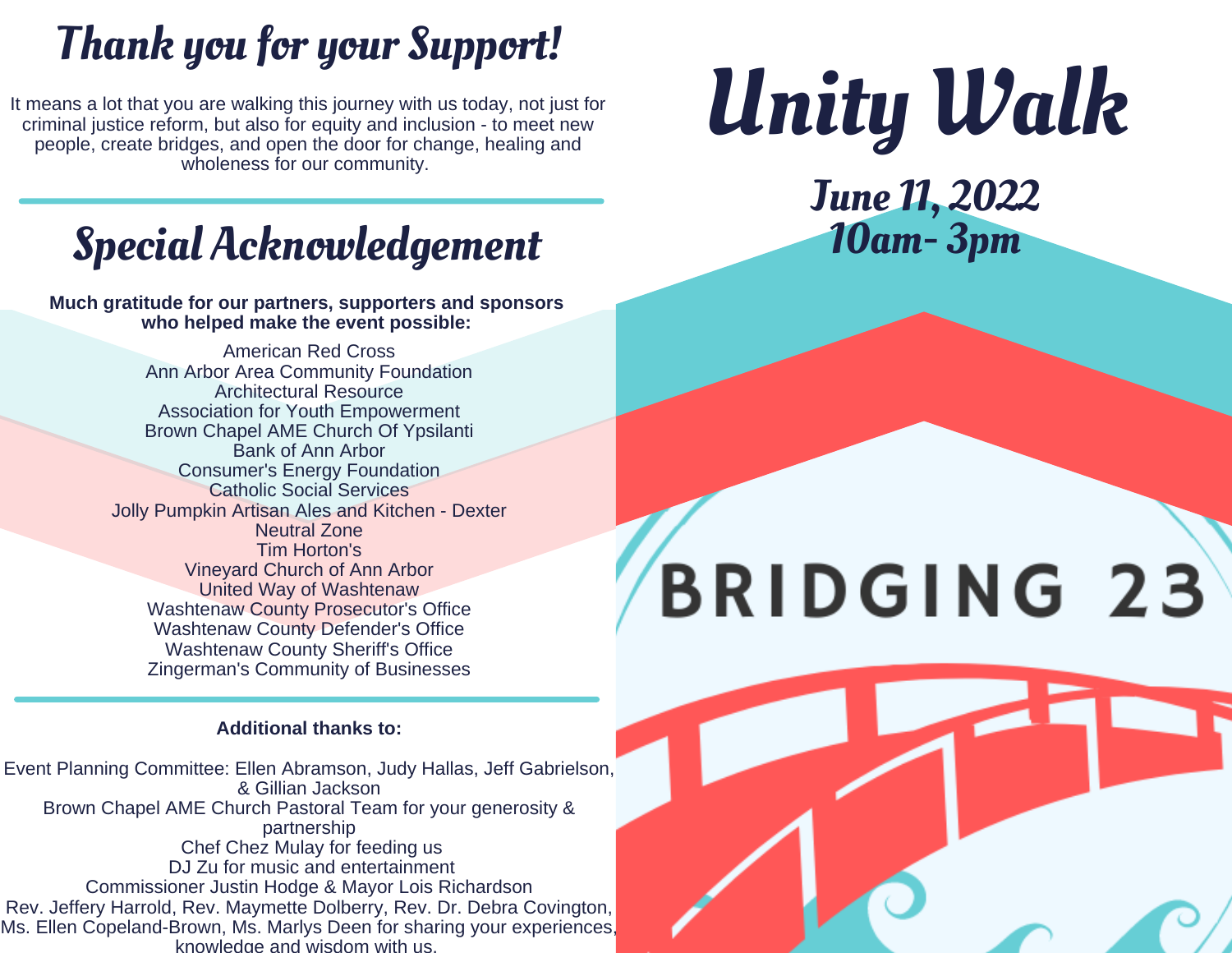## Route Map & Directions



- Cross Platt Rd. while exiting County Farm Park and proceed down Platt Rd. towards Packard
- Cross Platt Rd. at the light and walk down the left side of the street on the sidewalk towards Packard.
- Turn left onto Packard Rd.
- Proceed on the left side of Packard Rd. until you reach Hewitt Rd. in Ypsilanti.
	- Water stop at Darlington Church before the 23 overpass
	- Water Stop at the Red Cross Community Van in the Spice Tree Parking Lot
- Cross Hewitt Rd and then Cross Packard rd. to arrive at Ypsilanti High School
	- Water Stop and available restrooms at Admin White House Building next to Ypsilanti High School
	- $\circ$  1 mile walkers will join the walk at this point.
- Turn right onto Mansfield St.
- Turn left onto Congress St.
- Turn right onto Summitt St.
- Turn right onto Michigan Ave
- Cross Michigan Ave at the light on First Ave by Growing **Hope**
- Proceed down Michigan Ave towards Brown Chapel.
- **You have arrived! Time to celebrate!**

#### **If you need assistance during the walk, please call Gillian at: 828-989-8913**